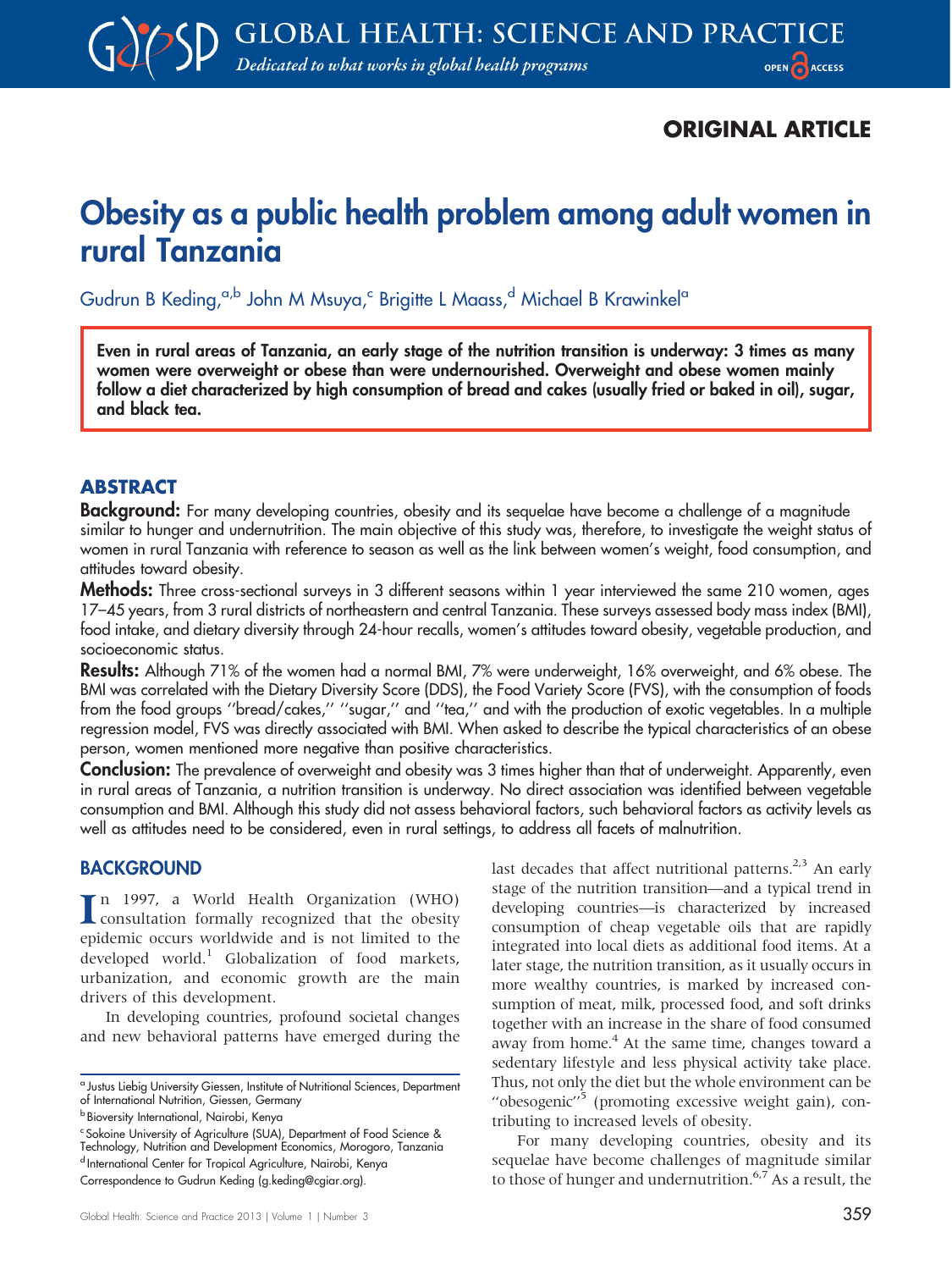The coexistence of undernutrition in terms of micronutrients and overnutrition in terms of calories leads to a double burden of malnutrition.

coexistence of undernutrition in terms of micronutrients and overnutrition in terms of calories leads to a double burden of malnutrition, not only at the population level<sup>8</sup> but also in households.<sup>9,10</sup> This emerging pattern requires far more attention, and urgently.<sup>11</sup> Indeed, many poor countries face a ''triple burden'' of malnutrition—the coexistence of hunger, micronutrient deficiency, and excess intake of calories.12

Food-based strategies using traditional and locally available agrobiodiversity and promoting consumption of a wide range of foods across nutritionally distinct food groups would benefit not only individuals but also the household and even the community that might be suffering from this triple burden of malnutrition. However, these approaches are still largely neglected and under-researched.

In Tanzania, data on obesity levels exist mainly for urban areas—for example, for Dar es Salaam, where in 1 municipal district, the overall prevalence of obesity was 19.2%, as measured among 1,249 adult male and female subjects $^{13}$ ; and for Morogoro in central Tanzania, where a prevalence of overweight and obesity was 25% among 100 adults and 40 pupils. $14$  The prevalence of overweight and obesity has been found to be significantly higher in urban Dar es Salaam than in rural Handeni and Monduli for both men and women.<sup>15</sup> Thus, while the obesity problem has been assessed and is acknowledged in urban areas, trends in rural areas are less investigated.

The present study aimed at investigating the weight status of adult women in rural Tanzania as measured by body mass index (BMI) as well as linkages between weight status, food consumption, and vegetable production. The focus on vegetable production is meant to investigate relationships between agricultural patterns and health.<sup>16</sup> In addition, we studied women's attitudes toward corpulent (overweight) people, as the social perception of body shape and size can be decisive to behavior, and in many African societies overweight has been associated with wealth, health, and beauty, or in general has a positive connotation. $17-20$ 

#### **METHODS**

#### Timing and Study Location

For this cross-sectional study, 3 surveys during different seasons within 1 year were conducted, namely, during the dry season in June/July, the short rainy season in November/December, and the end of the dry/beginning of the long rainy season in March/April. The districts and villages for this study were some of those already visited in preceding survey research<sup>21,22</sup>—6 villages each in 3 different districts of northeastern and central Tanzania: Kongwa, Muheza, and Singida. We chose districts and villages so as to have significant differences in a variety of factors, such as climate, altitude, ethnic group, and distance to urban centers.

#### Study Participants

Participants were women selected through systematic sampling in each of the 18 villages by the responsible village extension officer and on the basis of household lists, which were organized by family name (every  $k^{\text{th}}$  household, whereby  $k =$ number of households/sample size). Selection criteria included age between 15 and 45 years and cultivation of vegetables.

Initially, 360 participants were included (120 per district, 20 per village). This number was determined using empirical values of preceding studies and calculating what was possible for a repeated study in the given time and budget frame. Excluded from the analysis were women in the second or third trimester of pregnancy (35 women), as their BMIs cannot be compared with those of non-pregnant women. Similarly, women in the second or third trimester of pregnancy during the second or third survey of this study were then also excluded from the analysis (although they still were allowed to participate). Also excluded were women who had tuberculosis (4 women), according to their own statements, or HIV/AIDS (5 women), according to 7 standard questions on clinical criteria defined by WHO that were asked during the interview, as these conditions also might influence the BMI. Further, 106 women were dropped from the analysis as they were not able to participate in all 3 surveys for various reasons, such as traveling, illness, or who had moved. All remaining women—210 who attended all 3 study sessions—were included, meaning that the same 210 women were interviewed and measured 3 times.

Ethical clearance for this study came from the ethical clearance committee of the faculty of medicine at Justus Liebig University of Giessen, Germany. The study also was approved, and permission for the research was given, by Sokoine University of Agriculture, Morogoro, Tanzania. Oral informed consent was obtained during recruitment from each woman enrolled,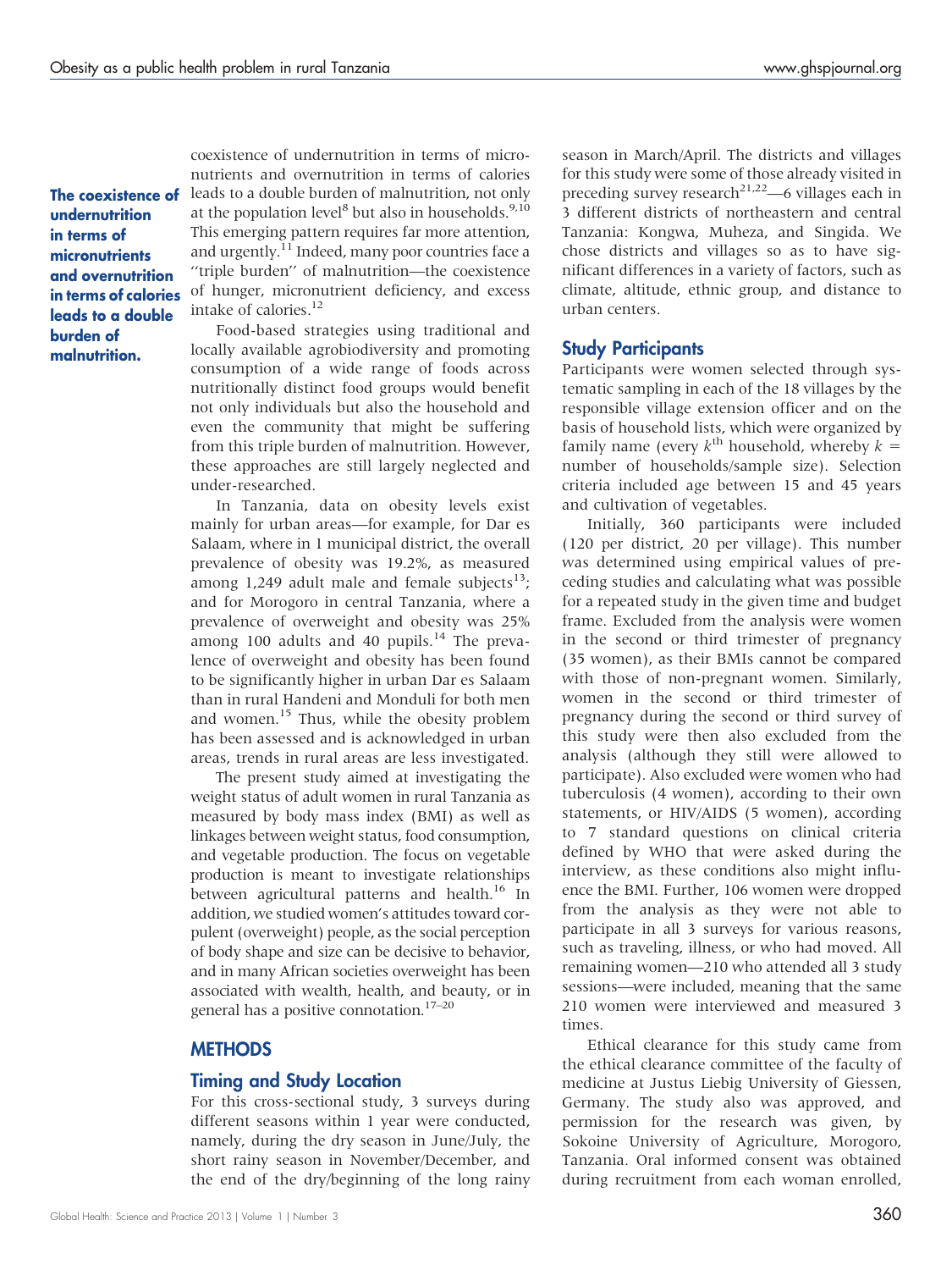as is common practice in communities where some residents are illiterate.<sup>23</sup>

## Data Collection

Women's heights were measured to the nearest 0.1 cm with a person-check (Kirchner & Wilhelm, Asperg, Germany) fixed to a portable wooden measuring board with a foot rest, on which women stood barefoot and without headgear. Weights were measured with a calibrated person standing scale (Seca 862, Seca Co., Hamburg, Germany), on which women were examined barefoot and with minimal clothing according to the FANTA (Food and Nutrition Technical Assistance) protocol.<sup>24</sup> From body height and weight, we calculated the BMI for each participant (BMI  $=$  weight in kg/height in m<sup>2</sup>). These anthropometric measurements were taken during all 3 surveys.

Participants were interviewed individually during all 3 surveys. The interview, which took 15 to 30 minutes, included a semi-quantitative 24-hour recall of food consumption. To assess the quantity of food eaten, respondents could indicate any 1 of 3 containers to estimate portion sizes; other measures were local cups and spoons. For each food and dish named during this survey, the amount in grams that fits in each of the 3 containers was obtained to serve as a reference for calculating the amounts of foods that participants ate.

Additional questions addressed socioeconomic status (only during the first survey). including household size, distance from village to town, religion, occupation, marital status, and wealth as well as ethnic group and education of participants. The wealth status of each woman was calculated according to the number of possessions including livestock, setting of the house, type of occupation, and whether she sold vegetables.

Regarding vegetable production and collection from the wild, indigenous and exotic varieties were assessed in all 3 surveys in terms of the type and number of types cultivated or collected per woman. Indigenous vegetables included, especially, green leafy vegetables such as amaranth, African nightshade, and spiderplant, but also some fruit vegetables, such as African eggplant, indigenous to Tanzania and East Africa. $^{21}$  Exotic vegetables comprised vegetables introduced from other regions, usually bred for a long time already, such as tomato, onion, cabbage, or carrot.



A portable scale and measuring board allowed the researchers to collect anthropometric measurements from study participants during all 3 household surveys.

Finally, during the second survey, the women were asked to mention typical associations with obesity (''a person being very corpulent'') as an open-ended question. Participants' answers were summarized in categories afterwards. Physical activity was assessed during the second and third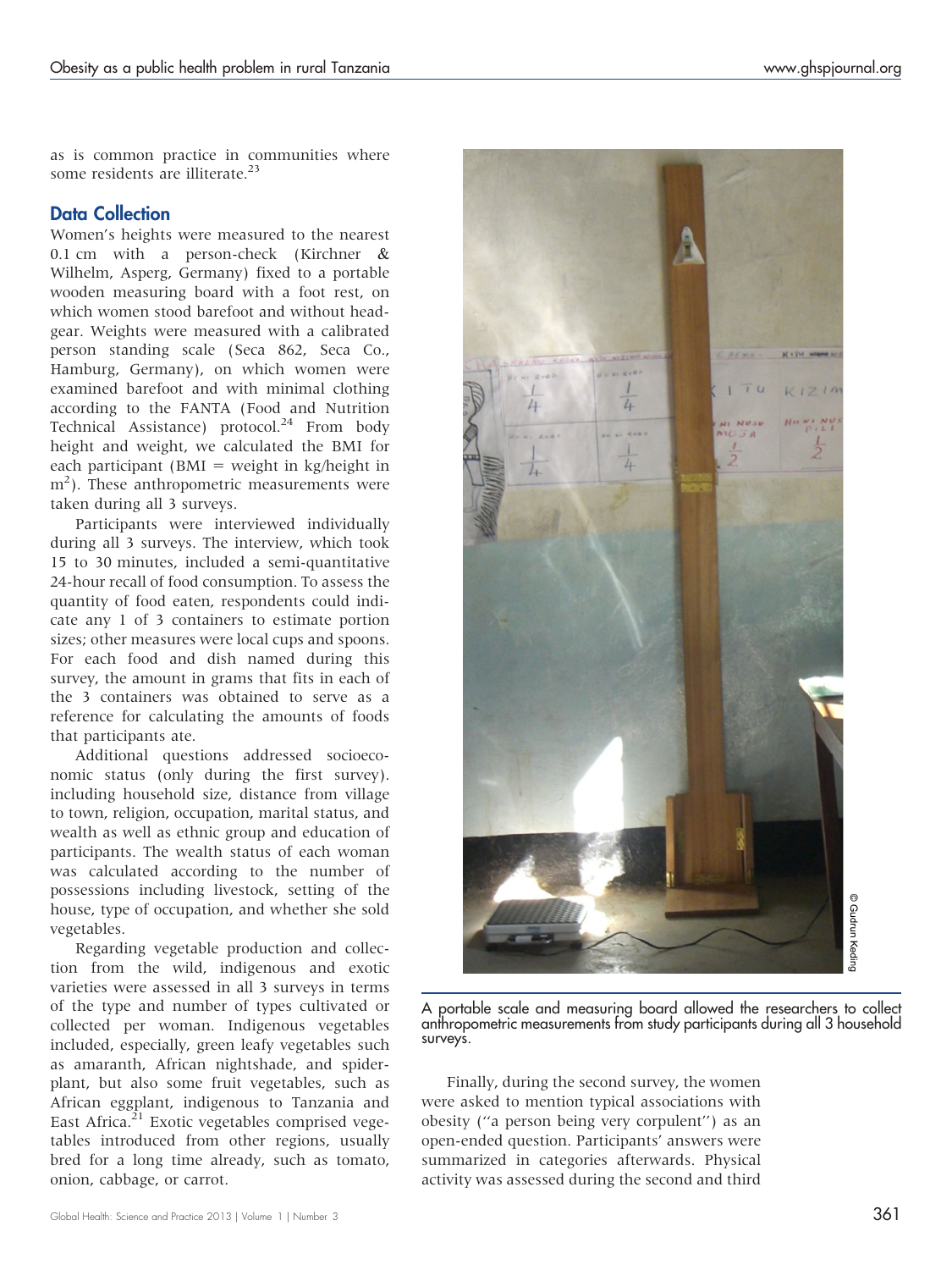surveys on a visual analogue scale. Participants rated their own physical activity on an average day on a scale between 0, meaning no physical activity (sleeping), and 10, meaning extremely strenuous physical activity. These subjective data can mainly show changes among individuals between 2 points in time $2<sup>5</sup>$ ; thus, they were not used in the analysis for this paper.

The questionnaire was developed in English, translated into Kiswahili, in which the interviews were conducted, and translated back into English to cross-check that the correct meaning was maintained. The survey was pretested with 8 women in Arumeru district, Tanzania.

#### Data Analysis

All data were checked for normal distribution in order to know whether nonparametric tests (for abnormally distributed data) had to be applied. Women were grouped into 4 categories by BMI status according to WHO categories  $(2008)^3$  for both women and men ages 15 years or older, namely, underweight (BMI  $<$  18.5 kg/m<sup>2</sup>), normal weight  $(BMI = 18.5-24.9 \text{ kg/m}^2)$ , overweight  $(BMI = 25.0-29.9 \text{ kg/m}^2)$ , and obese  $(BMI \ge 30.0 \text{ kg/m}^2).$ 

Food intake was analyzed for nutrient composition with NutriSurvey for Windows<sup>®</sup>. The Dietary Diversity Score (DDS) was calculated by summing up the number of food groups consumed by an individual over a 24-hour recall period, while for the Food Variety Score (FVS),



Interviewers showed study participants 3 different-sized containers to help them estimate portion sizes of the foods they ate.

single foods were counted. $26$  As there is no international agreement on using certain food groups for standardized nutritional analysis, $^{28}$ we allocated 76 different foods to 14 groups.<sup>27,28</sup> Then, this system was adapted to food items identified during the survey and used for calculating DDS and FVS.<sup>27,28</sup>

To characterize the dietary patterns of the participating women, we took an exploratory approach, namely, principal component analysis (PCA). After initially performing the PCA with different numbers of food groups, we found that 12 food groups were best suited to determining dietary patterns among the study participants; all animal sources were grouped together, excluding fish, which is seldom eaten. Five dietary patterns were derived through  $PCA<sup>29</sup>$  based on the mean intake in g/day of the different food groups (mean value from 3 24-hour recalls). For details on the creation of the dietary patterns and criteria for arriving at 5 patterns, see Keding et al. $30$ 

As the BMI data were not normally distributed either for all districts together or for each district individually, we used nonparametric tests to check for differences between seasons (Friedman test) and between districts (Kruskal–Wallis test). As differences were only slightly significant among the seasons  $(P=.045)$  and not significant among the districts, we used the median BMI of the 3 seasons for all 3 districts combined for further calculations. We used the median BMI instead of the mean, as the data were not normally distributed<sup>31</sup>

Associations with other variables were tested through both bivariate correlations and multiple regression models. Relationships between categorical variables were assessed with the chisquare  $(\chi^2)$  test; and those between continuous variables were tested with the nonparametric Spearman rank correlation coefficient, rho  $(\rho)$ . All statistical analyses were carried out with the Statistical Package for the Social Sciences (SPSS), version 16.0.

#### RESULTS

[Table 1](#page-4-0) shows the main characteristics of study participants. The mean age of respondents was 33.7 years. While in Kongwa and Singida districts, 1 or 2 ethnic groups dominated, in Muheza district several different ethnic groups were present. Most of the participants (90%) had attended primary school, and nearly all of them cultivated or collected indigenous vegetables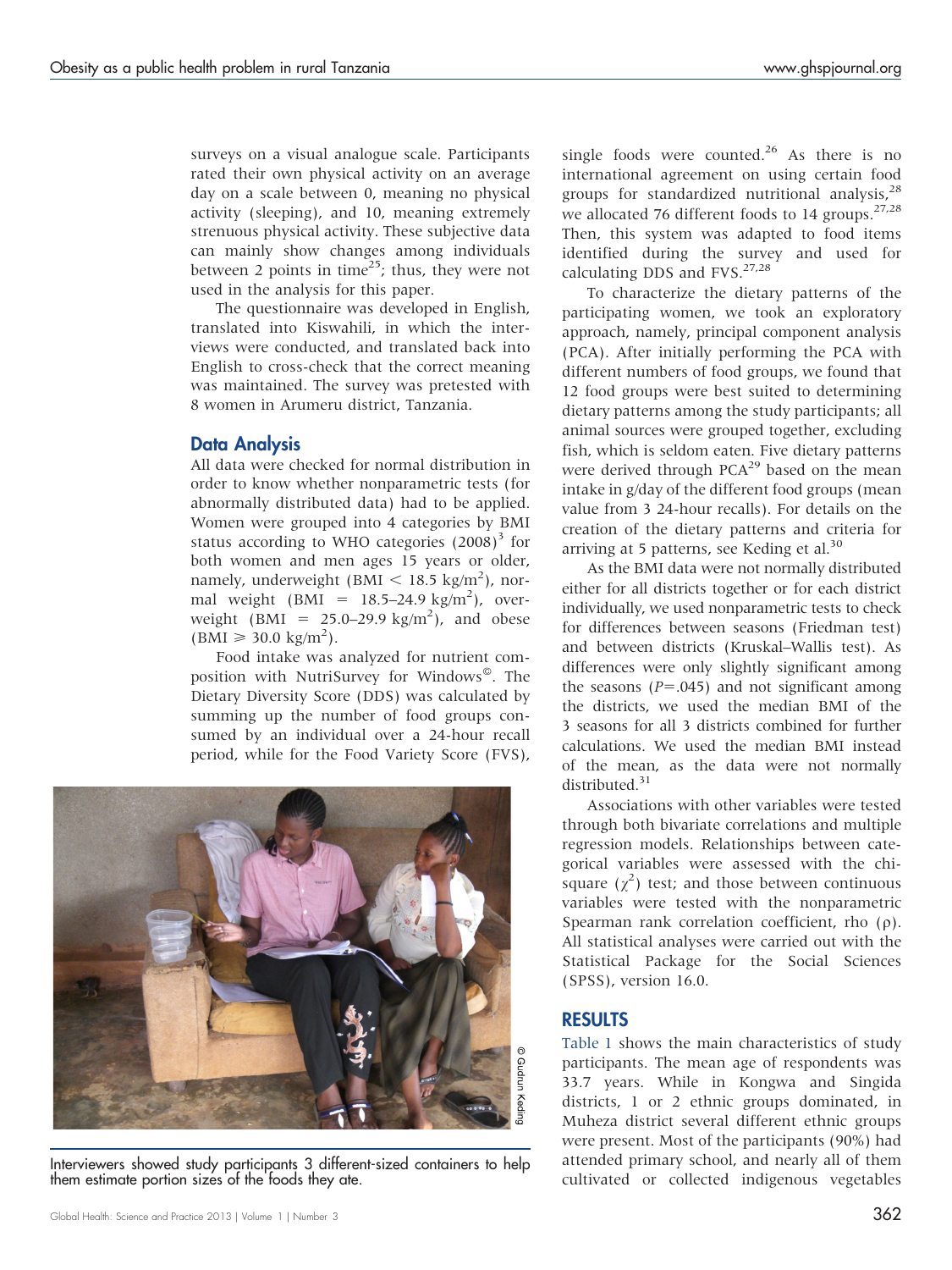<span id="page-4-0"></span>

| <b>Characteristics</b>                           | <b>All Districts</b> | District 1 (Kongwa) | District 2 (Muheza) | District 3 (Singida) |
|--------------------------------------------------|----------------------|---------------------|---------------------|----------------------|
|                                                  |                      |                     |                     |                      |
| $\mathsf{N}$                                     | 210                  | 52                  | 69                  | 89                   |
| Age, mean, y                                     | 33.7                 | 30.8                | 34.6                | 34.8                 |
| Ethnic group (%)                                 |                      |                     |                     |                      |
| Bondei                                           | 7.6                  | 0.0                 | 23.2                | 0.0                  |
| Gogo                                             | 13.3                 | 53.8                | 0.0                 | 0.0                  |
| Kaguru                                           | 7.1                  | 28.8                | 0.0                 | 0.0                  |
| Nyaturu                                          | 41.9                 | 3.8                 | 0.0                 | 96.6                 |
| Shambaa                                          | 11.4                 | 13.5                | 34.8                | 0.0                  |
| Other                                            | 18.6                 | 0.0                 | 42.0                | 3.4                  |
| Education (%)                                    |                      |                     |                     |                      |
| Illiterate                                       | 7.6                  | 7.7                 | 8.7                 | 6.7                  |
| Primary school                                   | 90.0                 | 88.5                | 88.4                | 92.1                 |
| More than primary                                | 2.4                  | 3.8                 | 2.9                 | 1.1                  |
| Wealth status <sup>a</sup> (%)                   |                      |                     |                     |                      |
| Low                                              | 26.7                 | 30.8                | 33.3                | 19.1                 |
| Medium                                           | 29.0                 | 36.5                | 29.0                | 24.7                 |
| High                                             | 44.3                 | 32.7                | 37.7                | 56.2                 |
| DDS (median across seasons) <sup>b</sup>         | 6                    | 5                   | 8                   | $\overline{4}$       |
| FVS (mean across seasons) <sup>c</sup>           | 8.4                  | 7.2                 | 10.9                | 7.2                  |
| Cultivating/collecting indigenous vegetables (%) | 98.1                 | 98.1                | 99.0                | 97.4                 |
| Cultivating exotic vegetables (%)                | 31.1                 | 12.2                | 16.9                | 53.2                 |

<sup>a</sup> According to number of possessions, setting of the house, number of livestock, type of occupation, and whether vegetables were sold.

<sup>b</sup> DDS, Dietary Diversity Score, calculated by summing the number of food groups consumed by an individual over a 24-hour recall period. <sup>c</sup> FVS, Food Variety Score, counting single foods over a 24-hour recall period.

(98.1%), while only 31.1% cultivated exotic vegetables. The median DDS was 6 different food groups consumed per day, while the mean FVS was 8.4 different foods consumed per day.

Diets with low diversity scores were characterized by a simple but not necessarily unhealthy diet consisting mainly of cereals, vegetables, and pulses, also called grain legumes. With increasing scores, foods such as sugar, beverages (black tea), or animal products were consumed as well. Mean nutrient intakes were calculated using the average of 3 days: the mean energy intake of all participating women was determined to be

1,893 kcal/day, mean protein intake was 60.4 g/ day, mean fat intake was 41.3 g/day, and mean carbohydrate intake was 330.3 g/day.

The overall median BMI was 21.7 kg/m<sup>2</sup> (range 14.9-37.7  $\text{kg/m}^2$ ). BMI was highest for the coastal district Muheza and for the November/December (short rains) season [\(Table 2\)](#page-5-0). In terms of BMI categories, only 7% of all participants were underweight (in Kongwa less than 2%), while 16% were overweight and 6% obese. If the latter 2 categories are combined, more than 20% of participating women had a BMI above 25 kg/m<sup>2</sup>. Detailed data on DDS and FVS have been published elsewhere.<sup>32</sup>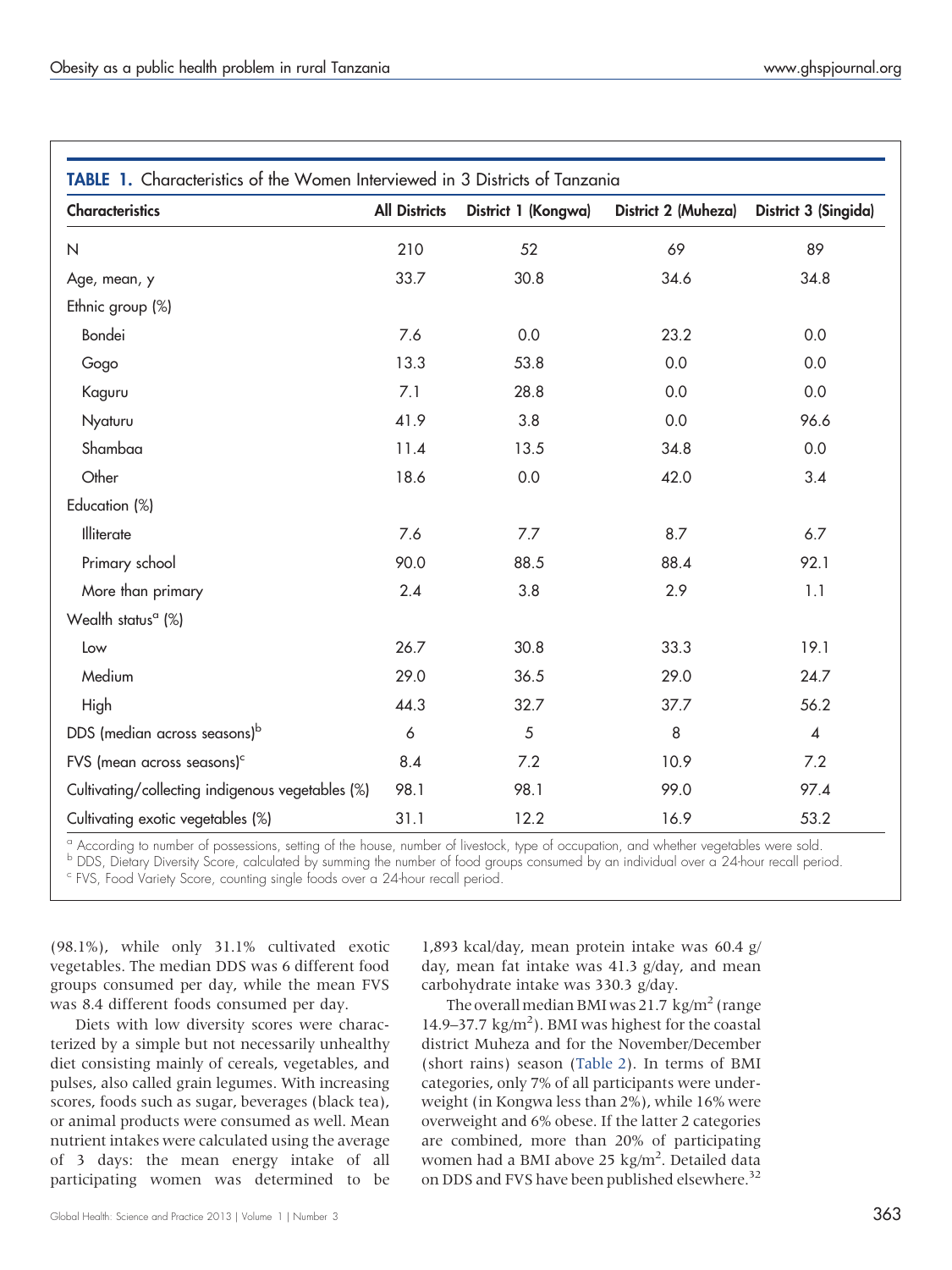|                                    | Women, by District and Season, Rural Tanzania |                                |                               |                                                |                                          |                                              |                                           |  |  |
|------------------------------------|-----------------------------------------------|--------------------------------|-------------------------------|------------------------------------------------|------------------------------------------|----------------------------------------------|-------------------------------------------|--|--|
|                                    |                                               |                                |                               | Distribution by weight category (%)            |                                          |                                              |                                           |  |  |
|                                    | N                                             | Median<br>(kg/m <sup>2</sup> ) | Range<br>(kg/m <sup>2</sup> ) | Underweight<br>$\frac{1}{18.5 \text{ kg/m}^2}$ | Normal<br>$(18.5 - 24.9 \text{ kg/m}^2)$ | Overweight<br>$(25.0 - 29.9 \text{ kg/m}^2)$ | Obese<br>$\approx$ 30 kg/m <sup>2</sup> ) |  |  |
| All districts/seasons              | 210                                           | 21.7                           | $14.9 - 37.7$                 | 7.1                                            | 71.0                                     | 15.7                                         | 6.2                                       |  |  |
| Kongwa                             | 52                                            | 21.6                           | $17.7 - 34.7$                 | 1.9                                            | 75.0                                     | 19.2                                         | 3.8                                       |  |  |
| Muheza                             | 69                                            | 22.5                           | $14.9 - 37.7$                 | 8.7                                            | 66.7                                     | 14.5                                         | 10.1                                      |  |  |
| Singida                            | 89                                            | 21.4                           | $16.4 - 35.2$                 | 9.0                                            | 71.9                                     | 14.6                                         | 4.5                                       |  |  |
| June/July<br>(dry season)          | 210                                           | 21.7                           | $14.3 - 37.3$                 | 6.7                                            | 71.9                                     | 15.2                                         | 6.2                                       |  |  |
| November/December<br>(short rains) | 210                                           | 21.9                           | $15.3 - 37.7$                 | 8.1                                            | 70.0                                     | 15.7                                         | 6.2                                       |  |  |
| March/April<br>(long rains)        | 210                                           | 21.7                           | $12.3 - 37.2$                 | 10.0                                           | 68.6                                     | 14.8                                         | 6.7                                       |  |  |

<span id="page-5-0"></span>TABLE 2. Median Body Mass Index (BMI) Values and Percent Distribution in 4 BMI Categories of Interviewed

### Factors Related to BMI

BMI was directly correlated with intake of bread/ cakes, sugar, and tea.

BMI was directly correlated with both the FVS [\(Figure 1](#page-6-0)) and the DDS [\(Figure 2](#page-6-0)), suggesting that the greater the diversity of foods and food groups eaten, the higher the BMI. Furthermore, BMI was directly correlated with the intake of certain food groups among the 12 food groups used to categorize dietary patterns. These groups were "bread/cakes" ( $p=0.240$ ;  $P<.001$ ), "sugar"  $(p=0.259; P<.001)$ , and "tea" ( $p=0.216; P=.002$ ). Also, BMI was correlated with the second dietary pattern ( $\rho$ =0.192; P=.005). Pattern 2 is defined by a high consumption of bread/cakes (usually fried or baked in oil), sugar, and tea. Overweight women had overall higher factor scores for this pattern, and the mean factor score for obese women was highest, meaning that they followed this pattern to a great extent.

Bivariate correlation was not found between BMI and any socioeconomic parameter or between BMI and the intake of single nutrients such as fat, protein, vitamin A, or iron, as calculated from the 24-hour recall data. When BMI values were compared with vegetable production/collection, the only significant association found was between production of exotic vegetables and BMI ( $p=-0.164; P=.017$ ).

We performed multiple regression analyses to study the influence of multiple independent variables on the BMI. Predictors considered were

Global Health: Science and Practice 2013 | Volume 1 | Number 3 **364** 364 and the United Science and Practice 2013 | Volume 1 | Number 3

age, dietary pattern 2, FVS, education, and residence (district). The residence of participants and education as nominal variables were transformed into dummy variables to include them in the model and control for them. The significance of this regression model was  $P=.005$ , while  $\mathbb{R}^2$ was 0.096 and the adjusted  $R^2$  was 0.064. In this model, only the FVS showed a significant correlation with the BMI ( $P = .046$ ;  $e^{B} = 1.014$ ) while controlling for the other variables ([Table 3\)](#page-7-0). This result suggests that, as the FVS increased by 1 food group, the mean BMI increased by 1.4%; for example, if the FVS increased by 5, the mean BMI increased by 7%.

#### Attitudes Toward Overweight

The open-ended question, ''Which typical positive and/or negative properties or qualities would you associate with a person being very corpulent?'' sought to elicit participants' attitudes toward overweight and obesity. The number of positive and negative features for a corpulent person named by participants did not show a normal distribution. In general, participants mentioned far fewer positive characteristics (median 0, range 0–6) than negative characteristics (median 3, range 0–7). More than 60% of women (in Muheza, only 47%) gave no example of a positive characteristic of a corpulent person, while nearly all participants expressed 1 or more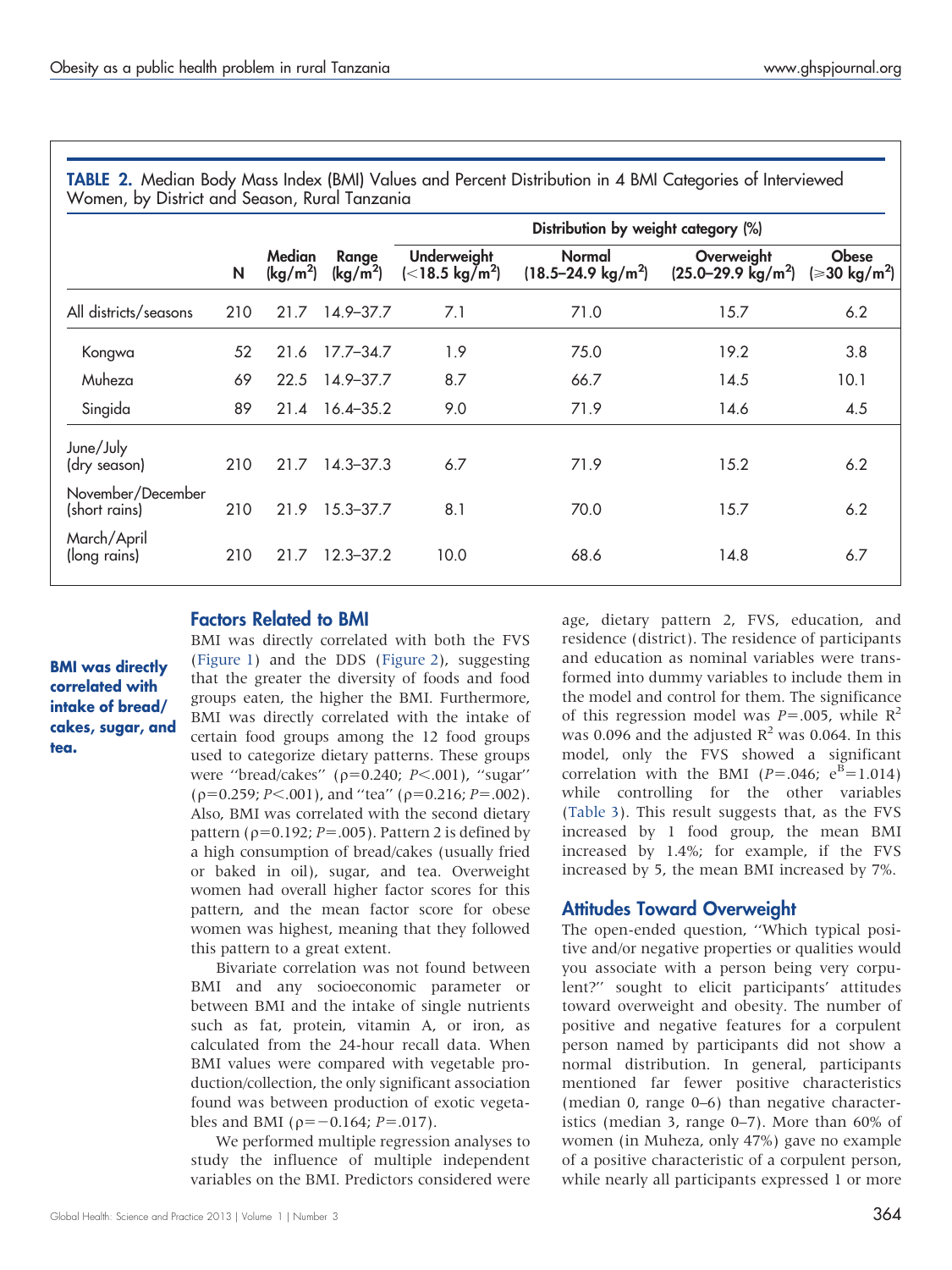<span id="page-6-0"></span>negative attitudes. When numbers of positive and negative examples were compared, 71% of participants named more negative than positive characteristics for a corpulent person, only 5% named more positive than negative, while 24% were indeterminate. Only one-third of study participants linked overweight with beauty, and even fewer associated overweight with good health.

The most common positive characteristics were ''person is attractive, beautiful, looks good'' (34%) and ''person has good health, no disease, much blood'' (20%) [\(Figure 3\)](#page-8-0). The most often named negative characteristics were ''person has/ can get high blood pressure, heart disease, stroke'' (24%) and ''person cannot walk, run, climb, sit, and is not fit'' (22%) [\(Figure 4\)](#page-8-0). When we grouped the number of negative characteristics named by participants into 3 categories (0–2 negative characteristics named [low], 3 [medium], 4–7 [high]), the number of negative characteristics was found to be significantly associated with the ethnic group of participants  $(P=.01)$ . Respondents' attitudes toward obesity showed no association with their own BMI for any of various measures—negative characteristics only, both negative and positive characteristics, attitude categories, and BMI categories.

## **DISCUSSION**

In this study on linkages between rural women's BMI, food consumption, attitude toward obesity, and vegetable production as well as on the weight status of rural women in general, the median BMI (21.7 kg/ $m<sup>2</sup>$ ) of the 210 participants was well within the range of normal weight. However, taking overweight and obesity together, the share of participants with a median BMI above 25  $\text{kg/m}^2$ was 3 times higher than that of participants with a median BMI below 18.5 kg/m<sup>2</sup> (indicating undernourishment).

### Overweight/Obesity Prevalence in Rural Versus Urban Settings

In general, data on overweight and obesity in sub-Saharan Africa are scarce. In Tanzania, most studies deal with obesity in urban areas or compare rural and urban areas. For example, in Moshi, a town in the Kilimanjaro region, 70% of 50 surveyed patients with diabetes were found to be overweight. $33$  In Morogoro town in central Tanzania, 100 adults (ages 19–50 years) and 40 pupils (ages 14–18 years) from 4 educational



FIGURE 2. Association Between Body Mass Index (BMI) and Dietary Diversity Score (DDS) (N=210;  $p=0.147$ ; P=.03)

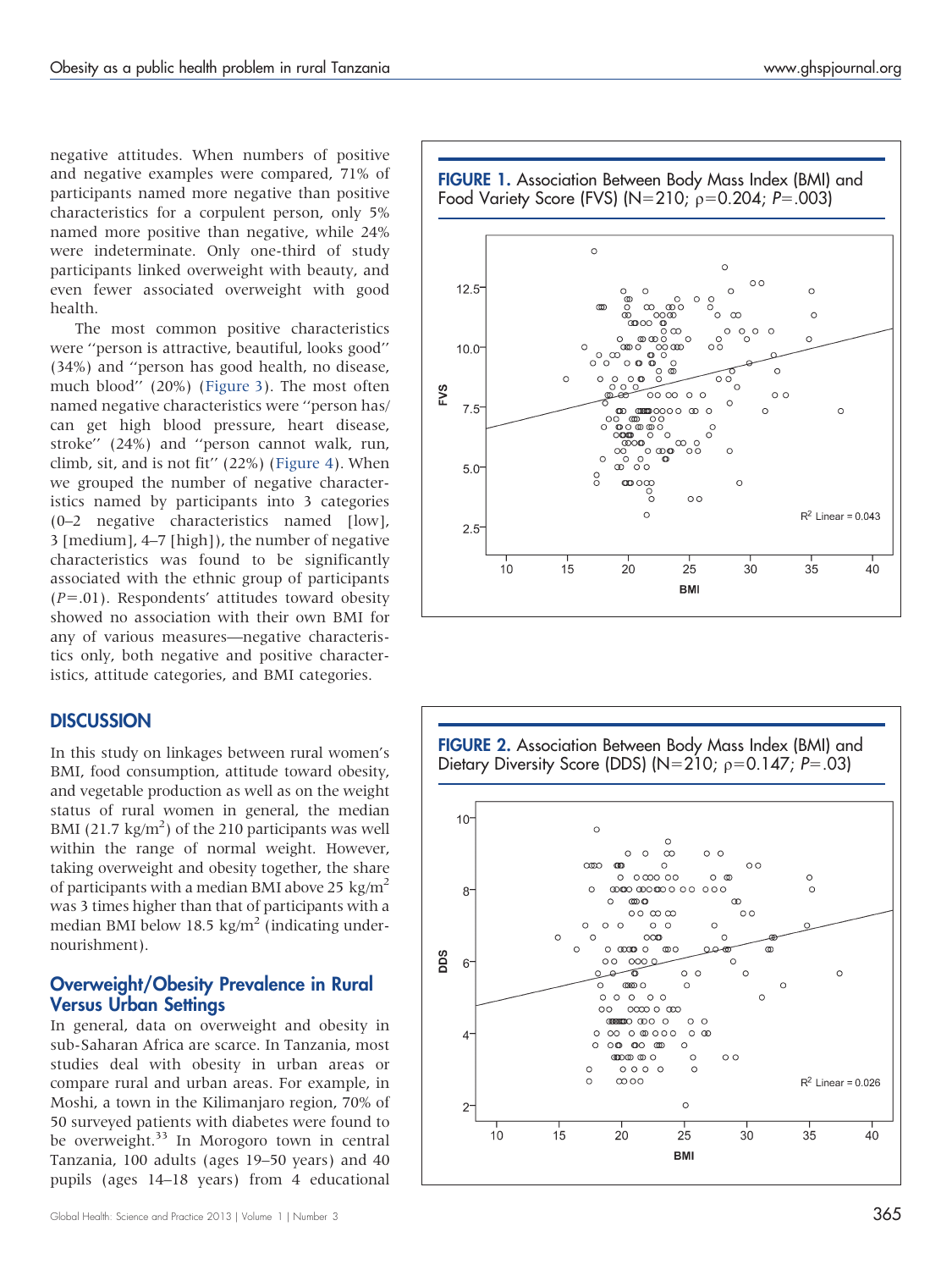<span id="page-7-0"></span>Three times as many women were overweight or obese than were undernourished.

institutions were examined; 25% were overweight or obese. The prevalence of obesity increased with age, and employed persons had higher rates than pupils.14 In our study, the prevalence of overweight and obesity was nearly the same (22%) as in the Morogoro study; however, all participants were from rural areas, showing that overweight and obesity are no longer an urban issue only.

A cross-sectional epidemiological study of 545 men and women ages 46–58 years found that the prevalence of overweight and obesity were significantly higher in urban Dar es Salaam than in rural Handeni and Monduli among both men and women.<sup>15</sup> In a multi-country study with the focus on urban Africa, recent analysis of national BMI data on women found that the prevalence of BMI  $\geq 25$  kg/m<sup>2</sup> exceeded that of BMI  $<$  18.5 kg/m<sup>2</sup> in 17 of 19 countries.<sup>34</sup> While our study did not compare rural and urban areas, our findings are similar to those of the cross-country study in that the prevalence of overweight/ obesity exceeded that of underweight—however, not in urban but rather in rural Africa.

Additionally, the ratio of overweight/obese to underweight participants of 3.1 for the whole study population is similar to the ratio of 3.3 found in a 1996 study of urban Tanzanian women ages 20–49 years, whereas then the ratio was only 1.2 for rural women.<sup>34</sup> Again, this study confirms a trend of higher prevalence of overweight than underweight, even in rural areas.

Direct comparisons between under- and overweight prevalence often look at the coexistence of obesity and underweight in either mother–child pairs<sup>35,36</sup> or in adolescents.<sup>37</sup> The dual burden of malnutrition in the same household is increasingly reported. However, no clear associations between this dual burden and socioeconomic parameters of households have been found, $35$  and no specific risk factors have been identified so far.<sup>36</sup>

#### Association of BMI With Food Intake

BMI values were related to both the DDS and FVS. This relationship indicates that higher dietary diversity and, especially, food variety were associated with higher BMI values ([Figure 1](#page-6-0) and [Figure 2](#page-6-0)). Multiple regression analysis indicated that, with an increase in FVS, the mean BMI increased. This would be, in general, a positive trend. Nevertheless, when food diversity increased in this study, the additional foods were often sugar, beverages (black tea), or animal products.

Along with overall dietary diversity, the types of food and the amount consumed must be considered.32 Foods such as vegetables, legumes, and fruits are often culturally less desired, and, especially, in many sub-Saharan African countries, indigenous vegetables are seen as survival food for poor people.<sup>38</sup> In general, it must be emphasized that, while obesity and related chronic diseases are becoming more and more

|                   | Unstandardized coefficients |           | <b>Standardized coefficients</b> |          |         |         |
|-------------------|-----------------------------|-----------|----------------------------------|----------|---------|---------|
|                   | B                           | <b>SE</b> | β                                |          | P-value | $e^{B}$ |
| (Constant)        | 2.898                       | 0.079     |                                  | 36.486   | .000    |         |
| Age               | 0.003                       | 0.002     | 0.121                            | 1.748    | .08     | 1.003   |
| Low education     | 0.068                       | 0.041     | 0.112                            | 1.642    | .10     | 1.070   |
| High education    | $-0.092$                    | 0.072     | $-0.086$                         | $-1.277$ | .20     | 0.912   |
| Kongwa            | 0.020                       | 0.029     | 0.053                            | 0.692    | .49     | 1.020   |
| Muheza            | $-0.032$                    | 0.034     | $-0.093$                         | $-0.935$ | .35     | 0.969   |
| Dietary Pattern 2 | 0.022                       | 0.013     | 0.139                            | 1.682    | .09     | 1.022   |
| <b>FVS</b>        | 0.014                       | 0.007     | 0.204                            | 2.008    | .046    | 1.014   |

TABLE 3. Results of Multiple Regression Analysis With ln(BMI) as Dependent Variable, 210 Women from 3 Districts of Tanzania, Mean Across 3 Seasons if Applicable

Abbreviations: BMI, body mass index; FVS, Food Variety Score; ln, natural logarithm of; SE, standard error.  $e^{B}$  = inverse of the natural logarithm of B.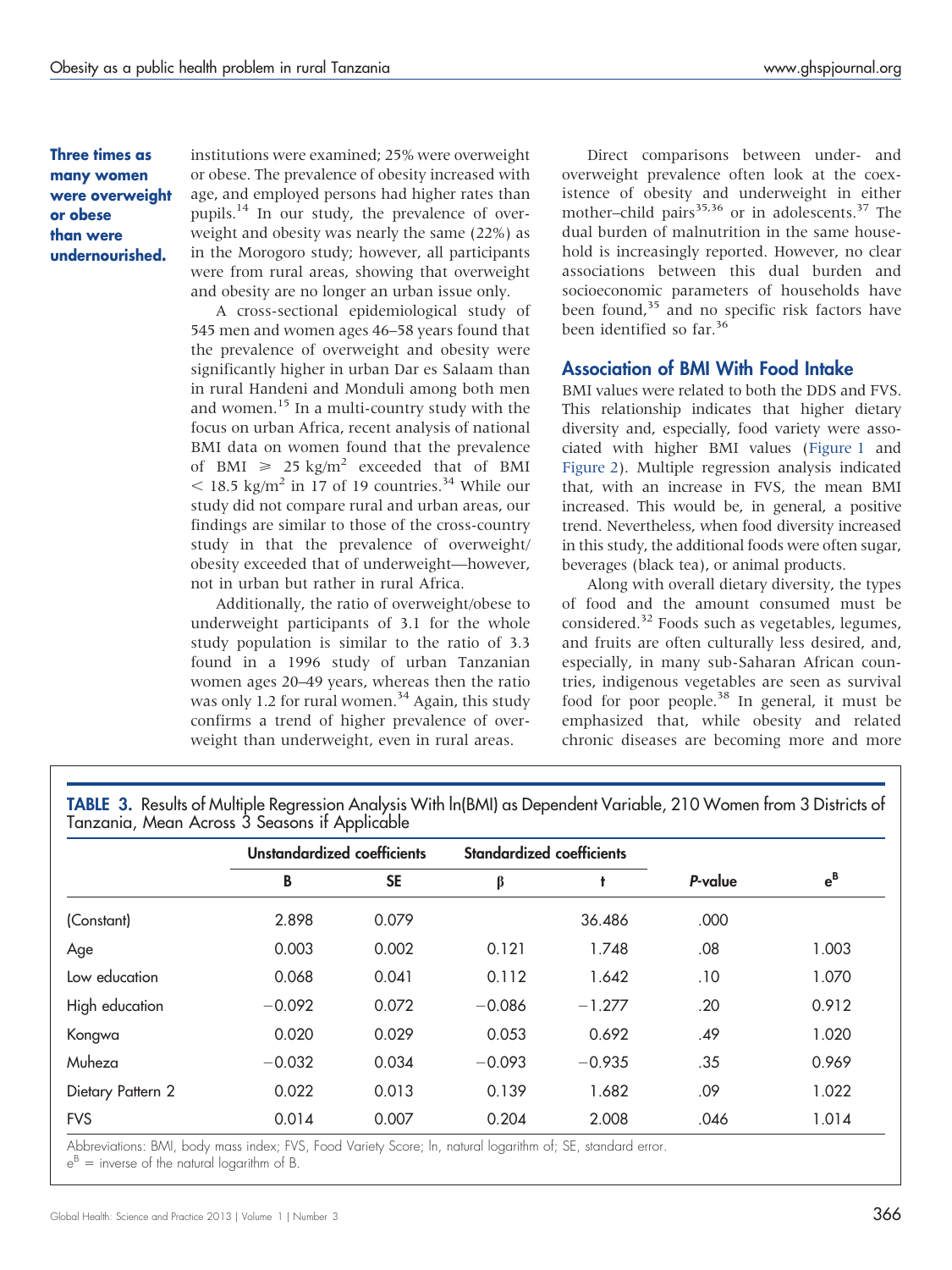<span id="page-8-0"></span>

serious public health problems in developing countries, at the same time, the prevalence of micronutrient malnutrition is likely to remain high.<sup>39</sup> Both problems should be addressed by promoting a diet that is not only diverse but also balanced and healthy.

When considering the consumption of different food groups (g/day), we found that only



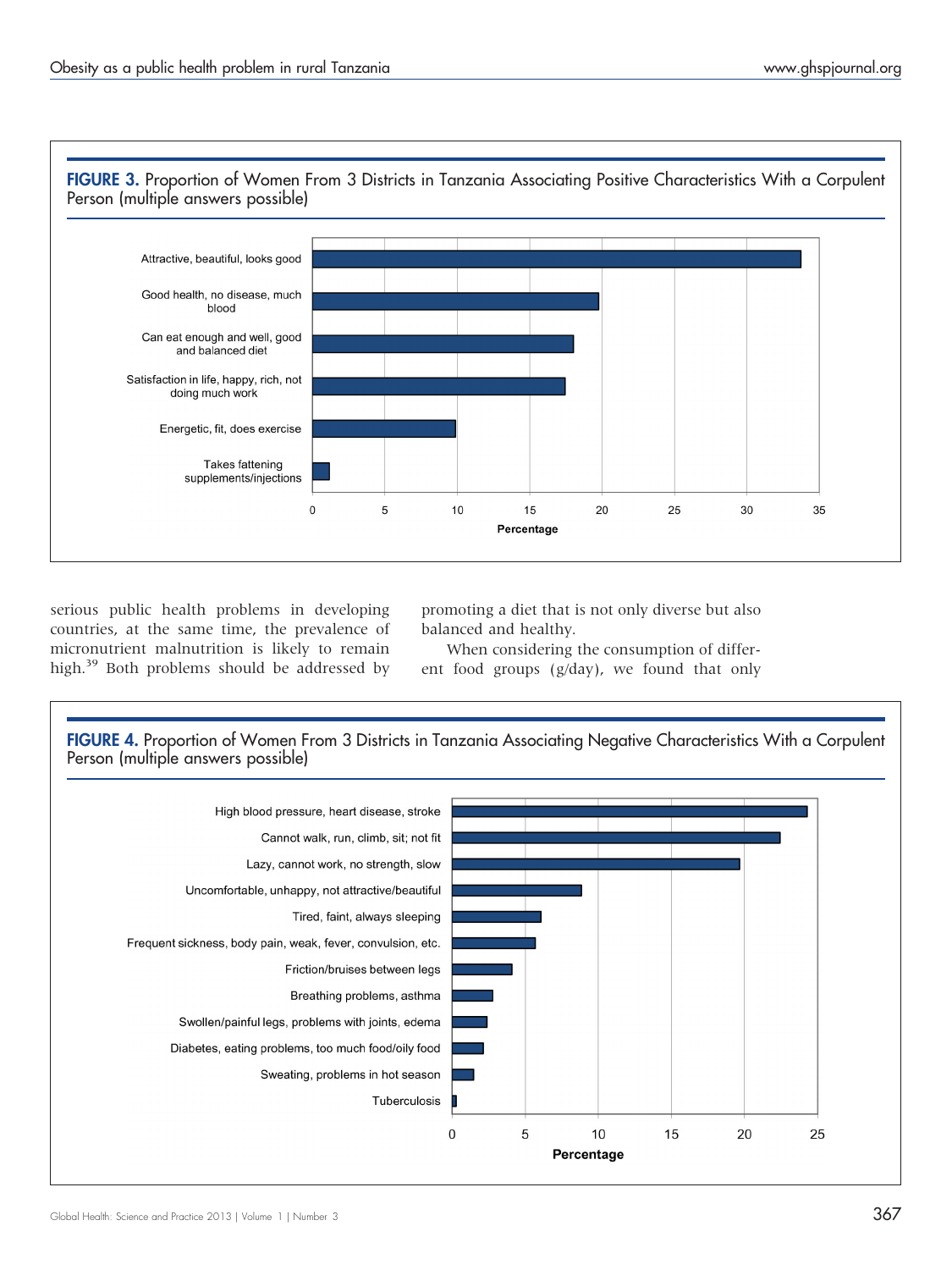some food groups were positively correlated with BMI. Foods in the group ''bread/cakes,'' comprising either assorted purchased or homemade types of cakes and breads, usually fried or baked in oil, contain a high amount of fat. Therefore, it was not surprising that participants who consumed a large amount of this food group had a higher BMI. These breads and cakes are usually made of wheat or rice, which replace the traditional starch sources millet and cassava. Although, of course, the consumption of wheat and rice does not, in itself, lead to weight gain, this change implies new processing techniques: Frying in oil replaces cooking in water, and products are often processed further with some kind of fat.<sup>40</sup> Similarly, in China a vegetable-rich diet was, unexpectedly, found to be associated with obesity. The explanation for this was that the vegetables were stir-fried in oil.<sup>41</sup>

Respondents cited more negative than positive characteristics of overweight people.

Black tea, a very common drink in Tanzania, is drunk mostly with a large amount of sugar in it, and both food groups—''tea'' and ''sugar''—were consumed to a great extent by study participants with a high BMI. Regarding sugar, this was not surprising, as the amount of calories consumed was, most likely, often in excess of the need. Even slightly excess food energy intake daily leads to higher body weight in the long run. A study of women in the United States, for example, found that higher consumption of sugar-sweetened beverages was associated with a higher degree of weight gain and an increased risk for developing type 2 diabetes.<sup>42</sup> In general, an increasing intake of sugared soft drinks has been observed in developing countries,<sup>43</sup> although not in this study. Nevertheless, in Tanzania as elsewhere, carbonated soft drinks with high sugar content are becoming available even in the smallest corner shops in remote villages. Soon, commercial sugared beverages, particularly carbonated soft drinks, may become a key contributor to an epidemic of overweight and obesity in rural Tanzania, as they have elsewhere.<sup>43,44</sup>

## Association of BMI With Vegetable **Production**

The production of exotic vegetables (number of types that a woman cultivated) was inversely associated with BMI; that is, women who grew exotic vegetables were likely to have lower BMI values. This association was not very strong, but it is rather puzzling, as the production of exotic vegetables—in contrast to that of indigenous vegetables—is usually associated with knowledge and a certain degree of wealth, because seeds and further inputs have to be purchased. Several studies suggest a positive association between wealth and BMI in developing countries.<sup>3,6,45</sup> Thus, it would be expected that exotic vegetable production would be associated with a higher BMI. However, our study found the opposite. We did not assess it in this study, but it is a relevant question whether exotic vegetables are mainly—or even exclusively—sold and so do not directly affect household food and nutrition security, but rather only contribute to the general wealth of a family. Our study could not confirm an association of wealth with BMI, possibly because all study participants had rather similar wealth status, as is typical in rural areas, and because the association between wealth and BMI might be, in general, more pronounced in urban areas.

#### Attitudes Toward Overweight

It was not clear whether study participants associated a corpulent body with wealth, health, and beauty, as studies in Mauritania<sup>17</sup> and Morocco<sup>19</sup> have found. In Tanzania, as well, it has been suggested that especially overweight and obese women are perceived as beautiful; they are admired and respected, while skinniness is associated with illnesses, especially HIV/AIDS, and, therefore, is not desirable. $46$  Thus, we expected that study participants would name more positive than negative characteristics of corpulence. However, the share of participants naming more negative than positive characteristics was much greater than those indicating mostly positive features.

The circumstances under which interviews were conducted must be considered carefully; participants may have given answers that they expected the interviewer wanted to hear, as may happen in any interview. Nevertheless, as participants mentioned a number of ''technical medical terms'' associated with corpulence, such as diabetes and edema, they must have previously heard about problems related to overweight and were, apparently, already sensitized to these topics. Assuming that all women said what they thought, the question arises why the majority of these study participants in rural Tanzania no longer thought in the traditional way but instead were already sensitized to obesity as a health problem.

Regarding the correlation between women's attitudes and ethnic group, it is possible that women of different ethnic backgrounds have different attitudes toward body image and overweight.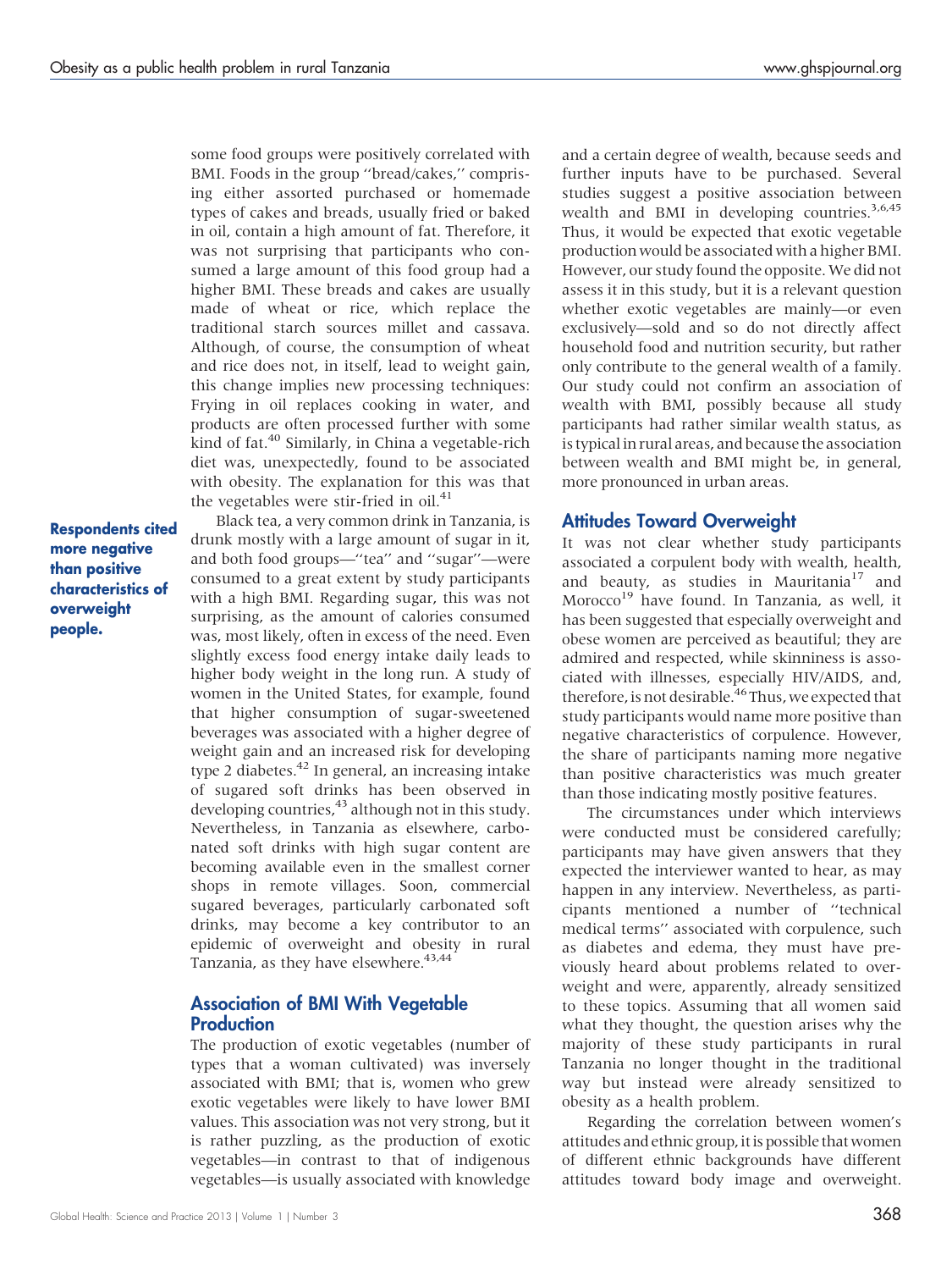Different body image perceptions have been identified among Australian school children from varying ethnic groups.47 Similarly, a cross-cultural study with participants from Europe, India, Japan, Oman, the Philippines, and the United States found cultural differences in the drive for thinness as well as attitudes toward eating.<sup>48</sup> In our study these different perceptions by ethnic groups coincided with differences among the districts, which are inhabited by different ethnic groups. Consequently, even within the rural area of one country, ethnic differences need to be considered.

In general, the BMI cutoff point of 25 kg/m<sup>2</sup> must be reconsidered. In the United States, the link between weight and mortality has recently been assessed; underweight, obesity, and, especially, extreme obesity (BMI  $\geq 35$  kg/m<sup>2</sup>) were associated with increased mortality, yet, overweight (BMI = 25 to  $<$  30 kg/m<sup>2</sup>) was not.<sup>49</sup> Thus, while obesity is an obvious health risk, this is not necessarily true for overweight, depending on the age, sex, and ethnicity of a person. Especially in countries or regions with recurrent food shortages and high disease prevalence, it should be considered that people who are slightly overweight may be healthy and have higher chances of longevity than lean people.

#### **CONCLUSIONS**

For this study the same participants were tracked during 3 different seasons in 1 year, thus creating rather robust data regarding seasonal changes in food intake and weight status, although seasonal differences were minor or nonexistent. Furthermore, as most studies in Tanzania so far have focused on urban areas or rural–urban comparisons, this study makes a new contribution by focusing on rural residents only.

In general, data obtained through interviews always must be handled with care, as interviews have some disadvantages that cannot be avoided. Dietary recall, for instance, relies on the respondent's memory as well as on her ability to estimate portion sizes. However, since the survey was interviewer-administered and participants did not have to record their food intake themselves, the data were collected from all respondents in a consistent manner.<sup>50</sup>

In this study of adult women in rural Tanzania, overweight and obesity were more prevalent than underweight. The 3 main reasons for the obesity epidemic in developing countries are changing food consumption habits, cultural attitudes

toward overweight/obesity, and decreasing physical activity.<sup>4,8</sup> Our study found an indication of only the first reason, namely, changing food consumption habits, when comparing to former eating habits assessed in a previous study;<sup>40</sup> no indication was found for cultural attitudes and physical activity was not assessed.

The fact that participants had more negative than positive associations with overweight and obesity indicates their awareness of the resulting problems. This may be relevant for public health interventions aiming at prevention at the population level as well as the individual level.

While it can be argued that the high BMI values of people in urban areas of Tanzania are, most likely, due to changing lifestyles, food consumption habits, and physical activity pat- **An early stage of** terns, it still needs to be determined how a **the nutrition** similar trend toward high BMI is possible in rural transition is Tanzania. Even without the presence of Western underway in fast food chains, consumption of cheap vegetable Tanzania, even in oils is increasing. An early stage of the nutrition rural areas. transition is obviously underway, even in rural areas. No direct association between vegetable consumption and BMI was found. Along with vegetables as part of a balanced diet, behavioral factors, including attitudes and activity levels, need to be considered even in rural settings to address all facets of malnutrition.

Acknowledgments: The authors acknowledge the cooperation and contributions of all participating women; the horticultural extension workers in the districts; AVRDC-RCA and HORTI Tengeru staff; students and staff from Sokoine University of Agriculture, Morogoro, as well as from Kilimanjaro Christian Medical Centre, Moshi. We gratefully acknowledge financial support by the German Federal Ministry for Economic Cooperation and Development/Deutsche Gesellschaft für Technische Zusammenarbeit (BMZ/GTZ), the German Academic Exchange Service (DAAD), and Foundation fiat panis (formerly Eiselen Foundation), Ulm, Germany.

Competing Interests: None declared.

#### **REFERENCES**

- 1. Obesity: preventing and managing the global epidemic. Report of a WHO consultation. World Health Organ Tech Rep Series. 2000;894:i–xii, 1–253. [Medline](http://www.ncbi.nlm.nih.gov/pubmed/11234459)
- 2. Drewnowski A, Popkin BM. The nutrition transition: new trends in the global diet. Nutr Rev. 1997;55(2):31–43. [CrossRef.](http://dx.doi.org/10.1111/j.1753-4887.1997.tb01593.x) [Medline](http://www.ncbi.nlm.nih.gov/entrez/query.fcgi?cmd=Retrieve&db=PubMed&list_uids=9155216&dopt=Abstract)
- 3. World Health Organization (WHO). Obesity and overweight. Fact sheet no. 311 [Internet]. Geneva: WHO; 2003 [cited 2013 Nov 3]. Available from: [http://www.who.int/mediacentre/](http://www.who.int/mediacentre/factsheets/fs311/en/) [factsheets/fs311/en/](http://www.who.int/mediacentre/factsheets/fs311/en/)
- 4. Drewnowski A. Nutrition transition and global dietary trends. Nutrition. 2000;16(7–8):486–487. [CrossRef.](http://dx.doi.org/10.1016/S0899-9007(00)00295-1) [Medline](http://www.ncbi.nlm.nih.gov/entrez/query.fcgi?cmd=Retrieve&db=PubMed&list_uids=10906531&dopt=Abstract)
- 5. Caballero B. The global epidemic of obesity: an overview. Epidemiol Rev. 2007;29(1):1–5. [CrossRef](http://dx.doi.org/10.1093/epirev/mxm012). [Medline](http://www.ncbi.nlm.nih.gov/entrez/query.fcgi?cmd=Retrieve&db=PubMed&list_uids=17569676&dopt=Abstract)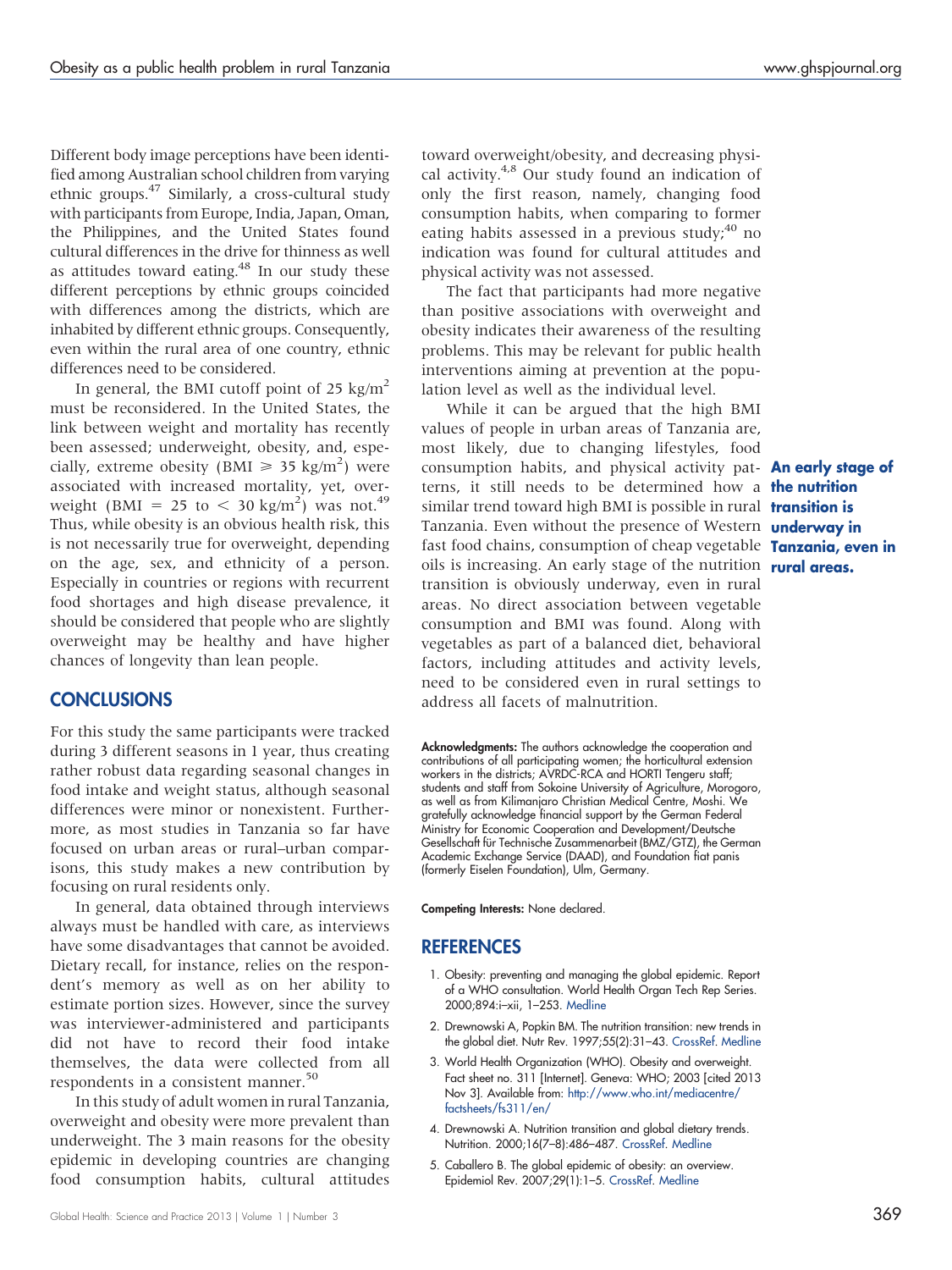- 6. Standing Committee on Nutrition (SCN). Diet-related chronic diseases and the double burden of malnutrition in West Africa. SCN News. 2006;33:3–5. Available from: [http://www.unscn.](http://www.unscn.org/layout/modules/resources/files/scnnews33.pdf) [org/layout/modules/resources/files/scnnews33.pdf](http://www.unscn.org/layout/modules/resources/files/scnnews33.pdf)
- 7. Food and Agricultural Organization. Fighting hunger and obesity. Spotlight [Internet]. 2006 Feb [cited 2013 Nov 3]. Available from: [http://www.fao.org/Ag/Magazine/0602sp1.](http://www.fao.org/Ag/Magazine/0602sp1.htm) [htm](http://www.fao.org/Ag/Magazine/0602sp1.htm)
- 8. Popkin BM. The nutrition transition in low-income countries: an emerging crisis. Nutr Rev. 1994;52(9):285–298. [CrossRef.](http://dx.doi.org/10.1111/j.1753-4887.1994.tb01460.x) [Medline](http://www.ncbi.nlm.nih.gov/entrez/query.fcgi?cmd=Retrieve&db=PubMed&list_uids=7984344&dopt=Abstract)
- 9. Popkin BM. Urbanization and the nutrition transition. Washington, DC: International Food Policy Research Institute; 2000. Available from: [http://www.ifpri.org/sites/default/files/](http://www.ifpri.org/sites/default/files/publications/focus03_07.pdf) [publications/focus03\\_07.pdf](http://www.ifpri.org/sites/default/files/publications/focus03_07.pdf)
- 10. Doak CM, Adair LS, Bentley M, Monteiro C, Popkin BM. The dual burden household and the nutrition transition paradox. Int J Obes (Lond). 2005;29(1):129–136. [CrossRef](http://dx.doi.org/10.1038/sj.ijo.0802824). [Medline](http://www.ncbi.nlm.nih.gov/entrez/query.fcgi?cmd=Retrieve&db=PubMed&list_uids=15505634&dopt=Abstract)
- 11. Diet, nutrition and the prevention of chronic diseases. World Health Organ Tech Rep Ser. 2003;916:i–viii, 1–149, backcover. [Medline](http://www.ncbi.nlm.nih.gov/entrez/query.fcgi?cmd=Retrieve&db=PubMed&list_uids=12768890&dopt=Abstract)
- 12. Pinstrup-Anderson P. The food system and its interaction with human health and nutrition. Washington, DC: International Food Policy Research Institute; 2011. Available from: [http://](http://www.ifpri.org/sites/default/files/publications/2020anhconfbr13.pdf) [www.ifpri.org/sites/default/files/publications/](http://www.ifpri.org/sites/default/files/publications/2020anhconfbr13.pdf) [2020anhconfbr13.pdf](http://www.ifpri.org/sites/default/files/publications/2020anhconfbr13.pdf)
- 13. Shayo GA, Mugusi FM. Prevalence of obesity and associated risk factors among adults in Kinondoni municipal district, Dar es Salaam Tanzania. BMC Public Health. 2011;11:365. [CrossRef.](http://dx.doi.org/10.1186/1471-2458-11-365) **[Medline](http://www.ncbi.nlm.nih.gov/pubmed/21605360)**
- 14. Nyaruhucha CN, Achen JH, Msuya JM, Shayo NB, Kulwa KB. Prevalence and awareness of obesity among people of different age groups in educational institutions in Morogoro, Tanzania. East Afr Med J. 2003;80(2):68–72. [Medline](http://www.ncbi.nlm.nih.gov/entrez/query.fcgi?cmd=Retrieve&db=PubMed&list_uids=16167718&dopt=Abstract)
- 15. Njelekela M, Kuga S, Nara Y, Ntogwisangu J, Masesa Y, Mashalla Y, et al. Prevalence of obesity and dyslipidemia in middle-aged men and women in Tanzania, Africa: relationship with resting energy expenditure and dietary factors. J Nutr Sci Vitaminol (Tokyo). 2002;48(5):352–358. [CrossRef.](http://dx.doi.org/10.3177/jnsv.48.352) [Medline](http://www.ncbi.nlm.nih.gov/entrez/query.fcgi?cmd=Retrieve&db=PubMed&list_uids=12656207&dopt=Abstract)
- 16. McMichael AJ. Integrating nutrition with ecology: balancing the health of humans and biosphere. Public Health Nutr. 2005;8 (6A):706–715. [CrossRef.](http://dx.doi.org/10.1079/PHN2005769) [Medline](http://www.ncbi.nlm.nih.gov/entrez/query.fcgi?cmd=Retrieve&db=PubMed&list_uids=16236205&dopt=Abstract)
- 17. Resnikoff S. [Malnutrition and weight excess: a paradoxical condition in Mauretanian Adrar (author's transl)]. Med Trop (Mars). 1980;40(4):419–423. [Medline](http://www.ncbi.nlm.nih.gov/entrez/query.fcgi?cmd=Retrieve&db=PubMed&list_uids=7421487&dopt=Abstract)
- 18. Holdsworth M, Delpeuch F, Landais E, Gartner A, Eymard-Duvernay S, Maire B. Knowledge of dietary and behaviourrelated determinants of non-communicable disease in urban Senegalese women. Public Health Nutr. 2006;9(8):975–981. [CrossRef.](http://dx.doi.org/10.1017/PHN2006979) [Medline](http://www.ncbi.nlm.nih.gov/entrez/query.fcgi?cmd=Retrieve&db=PubMed&list_uids=17125559&dopt=Abstract)
- 19. Rguibi M, Belahsen R. Fattening practices among Moroccan Saharawi women. East Mediterr Health J. 2006;12(5):619– 624. [Medline](http://www.ncbi.nlm.nih.gov/entrez/query.fcgi?cmd=Retrieve&db=PubMed&list_uids=17333802&dopt=Abstract)
- 20. Siervo M, Grey P, Nyan OA, Prentice AM. A pilot study on body image, attractiveness and body size in Gambians living in an urban community. Eat Weight Disord. 2006;11(2):100– 109. [Medline](http://www.ncbi.nlm.nih.gov/entrez/query.fcgi?cmd=Retrieve&db=PubMed&list_uids=16809982&dopt=Abstract)
- 21. Keller GB, Mndiga H, Maass BL. Diversity and genetic erosion of traditional vegetables in Tanzania from the farmer's point of view. Plant Genet Resour; Characterization Util. 2005;3(3):400– 413. [CrossRef](http://dx.doi.org/10.1079/PGR200594)
- 22. Weinberger K, Msuya JM. Indigenous vegetables in Tanzania: significance and prospects. Shanhua, Taiwan: AVRDC – The

World Vegetable Center; 2004. Available from: [http://www.](http://www.cropsforthefuture.org/wp-content/uploads/2011/11/Indigenous-Vegetables-in-Tanzania-%E2%80%93-Significance-Prospects-by-AVRDC.pdf) [cropsforthefuture.org/wp-content/uploads/2011/11/](http://www.cropsforthefuture.org/wp-content/uploads/2011/11/Indigenous-Vegetables-in-Tanzania-%E2%80%93-Significance-Prospects-by-AVRDC.pdf) [Indigenous-Vegetables-in-Tanzania-%E2%80%93-Significance-](http://www.cropsforthefuture.org/wp-content/uploads/2011/11/Indigenous-Vegetables-in-Tanzania-%E2%80%93-Significance-Prospects-by-AVRDC.pdf)[Prospects-by-AVRDC.pdf](http://www.cropsforthefuture.org/wp-content/uploads/2011/11/Indigenous-Vegetables-in-Tanzania-%E2%80%93-Significance-Prospects-by-AVRDC.pdf)

- 23. Shapiro HT, Meslin EM. Ethical issues in the design and conduct of clinical trials in developing countries. N Engl J Med. 2001;345 (2):139–142. [CrossRef](http://dx.doi.org/10.1056/NEJM200107123450212). [Medline](http://www.ncbi.nlm.nih.gov/entrez/query.fcgi?cmd=Retrieve&db=PubMed&list_uids=11450665&dopt=Abstract)
- 24. Cogill B. Anthropometric indicators measurement guide. Washington, DC: Academy for Educational Development, Food and Nutrition Technical Assistance Project; 2003. Available from: [http://www.pronutrition.org/files/Anthropometric%](http://www.pronutrition.org/files/Anthropometric%20measurement%202003.pdf) [20measurement%202003.pdf](http://www.pronutrition.org/files/Anthropometric%20measurement%202003.pdf)
- 25. Gould D, Kelly D, Goldstone L, Gammon J. Examining the validity of pressure ulcer risk assessment scales: developing and using illustrated patient simulations to collect the data. J Clin Nurs. 2001;10(5):697–706. [CrossRef.](http://dx.doi.org/10.1046/j.1365-2702.2001.00525.x) [Medline](http://www.ncbi.nlm.nih.gov/entrez/query.fcgi?cmd=Retrieve&db=PubMed&list_uids=11822520&dopt=Abstract)
- 26. Food and Agricultural Organization (FAO). Guidelines for measuring household and individual dietary diversity. Version 2. Rome: FAO; 2007.
- 27. West CE, Pepping F, Temalilwa CR. The composition of foods commonly eaten in East Africa. Wageningen, Netherlands: Wageningen Agricultural University; 1988.
- 28. Food and Agriculture Organization (FAO). Food composition tables for use in Africa. Rome: FAO; 1970.
- 29. Schulze MB, Hoffmann K. Methodological approaches to study dietary patterns in relation to risk of coronary heart disease and stroke. Br J Nutr. 2006;95(5):860–869. [CrossRef.](http://dx.doi.org/10.1079/BJN20061731) [Medline](http://www.ncbi.nlm.nih.gov/entrez/query.fcgi?cmd=Retrieve&db=PubMed&list_uids=16611375&dopt=Abstract)
- 30. Keding GB, Msuya JM, Maass BL, Krawinkel MB. Dietary patterns and nutritional health of women: the nutrition transition in rural Tanzania. Food Nutr Bull. 2011;32(3):218–226. [Medline](http://www.ncbi.nlm.nih.gov/entrez/query.fcgi?cmd=Retrieve&db=PubMed&list_uids=22073796&dopt=Abstract)
- 31. Lang TA, Secic M. How to report statistics in medicine: annotated guidelines for authors, editors and reviewers. 2nd ed. Philadelphia: American College of Physicians; 2006.
- 32. Keding GB, Msuya JM, Maass BL, Krawinkel MB. Relating dietary diversity and food variety scores to vegetable production and socio-economic status of women in rural Tanzania. Food Security. 2012;4(1):129–140. [CrossRef](http://dx.doi.org/10.1007/s12571-011-0163-y)
- 33. Hoffmeister M, Lyaruu IA, Krawinkel MB. Assessment of nutritional intake, body mass index and glycemic control in patients with type-2 diabetes from northern Tanzania. Ann Nutr Metab. 2005;49(1):64–68. [CrossRef](http://dx.doi.org/10.1159/000084179). [Medline](http://www.ncbi.nlm.nih.gov/entrez/query.fcgi?cmd=Retrieve&db=PubMed&list_uids=15735369&dopt=Abstract)
- 34. Mendez MA, Monteiro CA, Popkin BM. Overweight exceeds underweight among women in most developing countries. Am J Clin Nutr. 2005;81(3):714–721. [Medline](http://www.ncbi.nlm.nih.gov/entrez/query.fcgi?cmd=Retrieve&db=PubMed&list_uids=15755843&dopt=Abstract)
- 35. Ihab AN, Rohana AJ, Manan WM, Suriati WN, Zalilah MS, Rusli AM. The coexistence of dual form of malnutrition in a sample of rural Malaysia. Int J Prev Med. 2013;4(6):690–699. [Medline](http://www.ncbi.nlm.nih.gov/pubmed/23930187)
- 36. Jehn M, Brewis A. Paradoxical malnutrition in mother–child pairs: untangling the phenomenon of over- and under-nutrition in underdeveloped economies. Econ Hum Biol. 2009;7(1):28– 35. [CrossRef](http://dx.doi.org/10.1016/j.ehb.2009.01.007). [Medline](http://www.ncbi.nlm.nih.gov/entrez/query.fcgi?cmd=Retrieve&db=PubMed&list_uids=19246260&dopt=Abstract)
- 37. Salehi-Abargouei A, Abdollahzad H, Bameri Z, Esmaillzadeh A. Underweight, overweight and obesity among Zaboli adolescents: a comparison between international and Iranians' national criteria. Int J Prev Med.4(5):523–530. [Medline](http://www.ncbi.nlm.nih.gov/pubmed/23930162)
- 38. Renzaho AMN. Fat, rich and beautiful: changing socio-cultural paradigms associated with obesity risk, nutritional status and refugee children from sub-Saharan Africa. Health Place. 2004;10(1):105–113. [CrossRef](http://dx.doi.org/10.1016/S1353-8292(03)00051-0). [Medline](http://www.ncbi.nlm.nih.gov/entrez/query.fcgi?cmd=Retrieve&db=PubMed&list_uids=14637290&dopt=Abstract)
- 39. Eckhardt CL, Torheim LE, Monterrubio E, Barquera S, Ruel MT. The overlap of overweight and anaemia among women in three countries undergoing the nutrition transition. Eur J Clin Nutr. 2008;62(2):238–246. [CrossRef](http://dx.doi.org/10.1038/sj.ejcn.1602727). [Medline](http://www.ncbi.nlm.nih.gov/entrez/query.fcgi?cmd=Retrieve&db=PubMed&list_uids=17375116&dopt=Abstract)